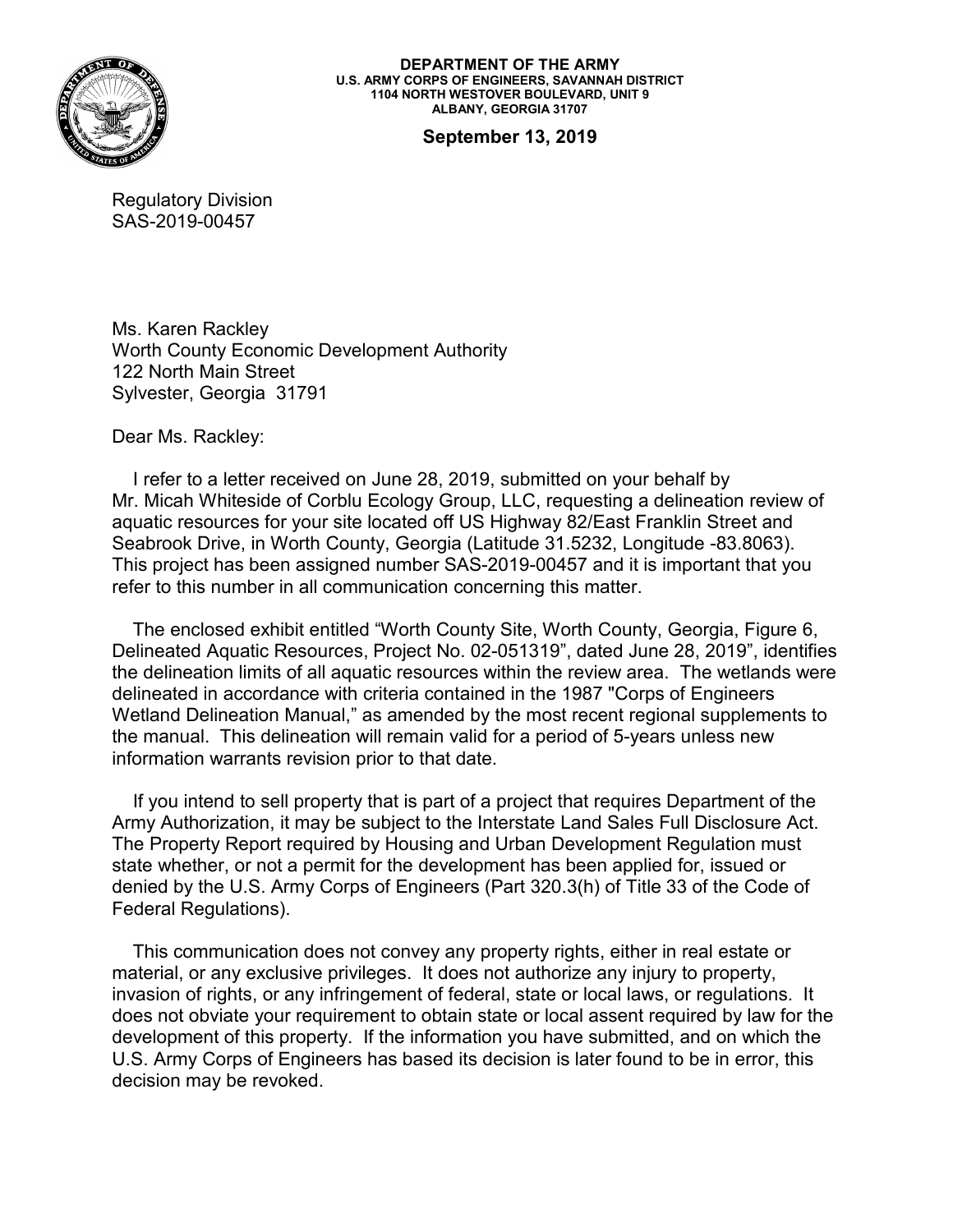A copy of this letter is being provided to the following parties: Mr. Micah Whiteside, Corblu Ecology Group, LLC, 3225 South Cherokee Lane, Building 800, Woodstock, Georgia 30188.

 Thank you in advance for completing our on-line Customer Survey Form located at [http://corpsmapu.usace.army.mil/cm\\_apex/f?p=regulatory\\_survey](http://corpsmapu.usace.army.mil/cm_apex/f?p=regulatory_survey). We value your comments and appreciate your taking the time to complete a survey each time you have interaction with our office.

If you have any questions, please call me at 229-430-8566.

 Sincerely, Tyrone Ragan Regulatory Specialist, Management Branch RAGAN.TYRONE.SE Digitally signed by ABORN IDUS.1229943746 Date: 2019.09.13 14:42:07 RAGAN.TYRONE.SEABORN IDUS.1229943746 -04'00'

**Enclosures**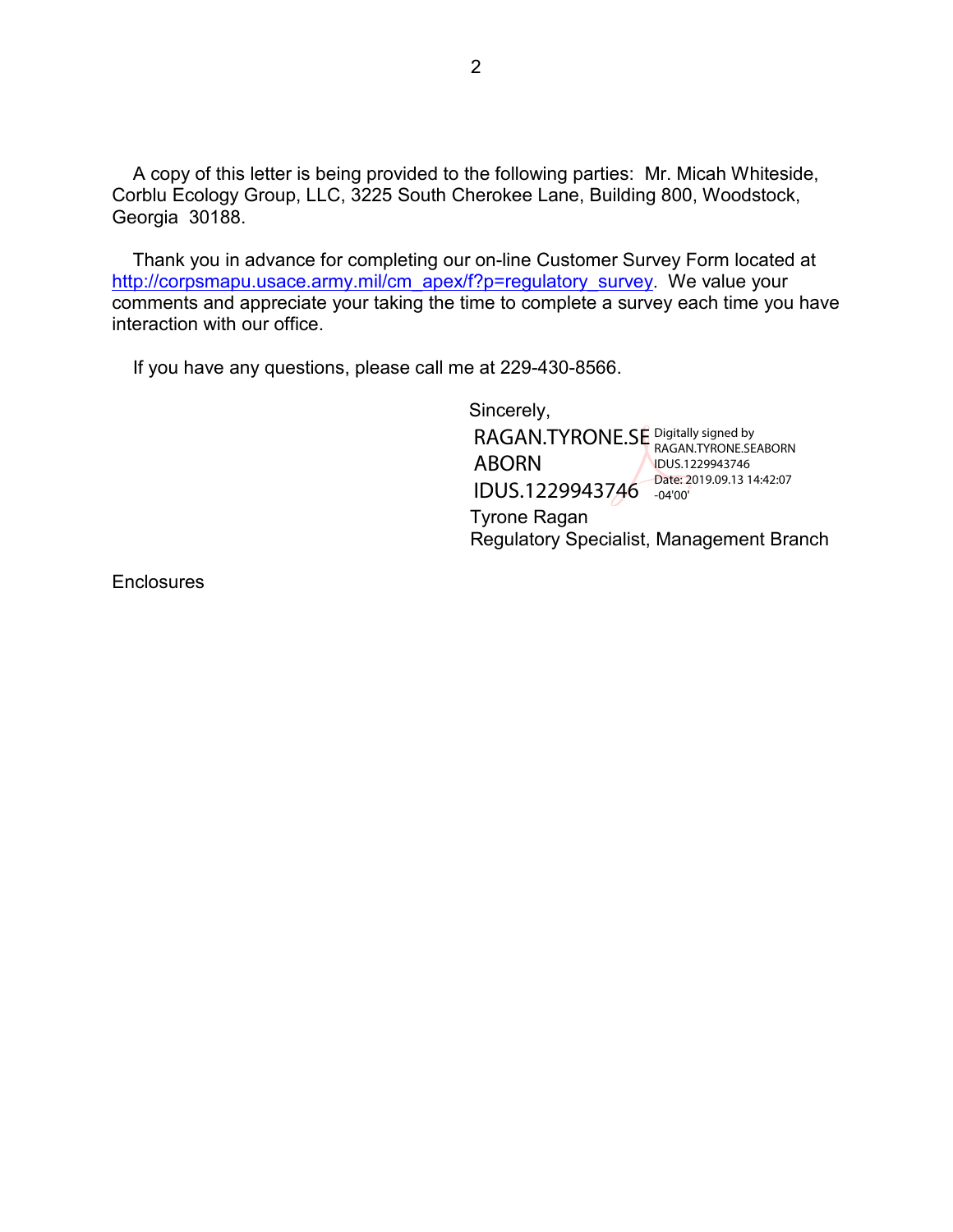